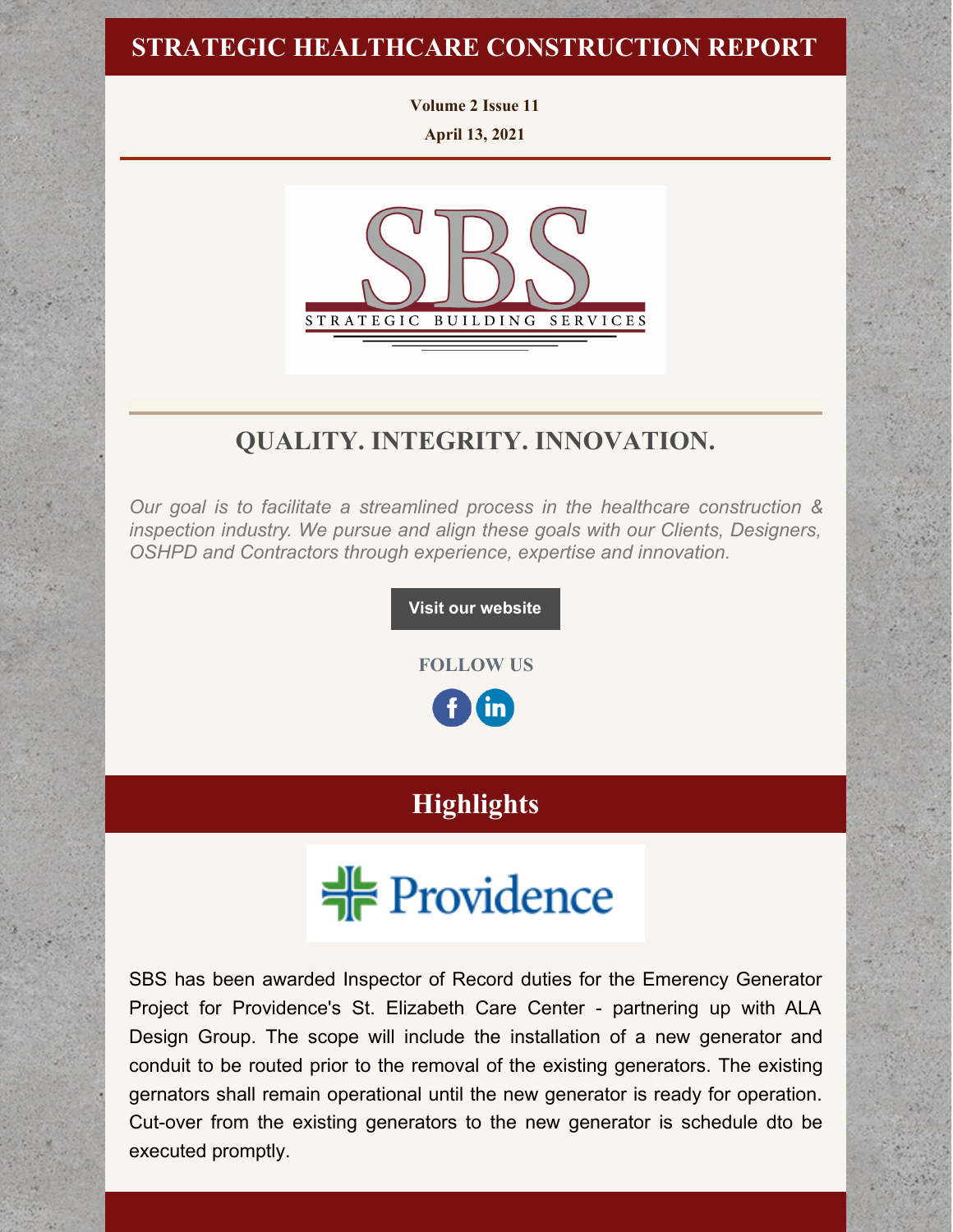# **SBS LABS**



The healthcare construction industry can be very technical and it takes years of experience to accurately navigate through the process. We wanted to use this newsletter as not only reading about what SBS is up to, but also as a tool that can provide helpful information for you on your next OSHPD project. Here is this week's topic that we've experienced in the past and hopefully is beneficial to you:

Your copy should address 3 key questions: Who am I writing for? (Audience) Why should they care? (Benefit) What do I want them to do here? (Call-to-Action)

Create a great offer by adding words like "free" "personalized" "complimentary" or "customized." A sense of urgency often helps readers take an action, so think about inserting phrases like "for a limited time only" or "only 7 remaining!"

As SBS LABS continues the journey of formalizing material to share with you, please take a moment to subscribe to our Youtube Channel to stay on top of all of the latest with **SBS [LABS.](https://www.youtube.com/channel/UCfR7qiqf9X9tzNf1jD-an_Q)**

**[Contact](http://www.strategic-building.com/contacts) SBS**

# **Newsworthy**



**How Insulated Metal Panels Provided Solutions for Three Healthcare Facilities**

(March 31, 2021)

**MCD [Article](https://mcdmag.com/2021/03/how-insulated-metal-panels-provided-solutions-for-three-healthcare-facilities/#.YHSxr-hKjRY)**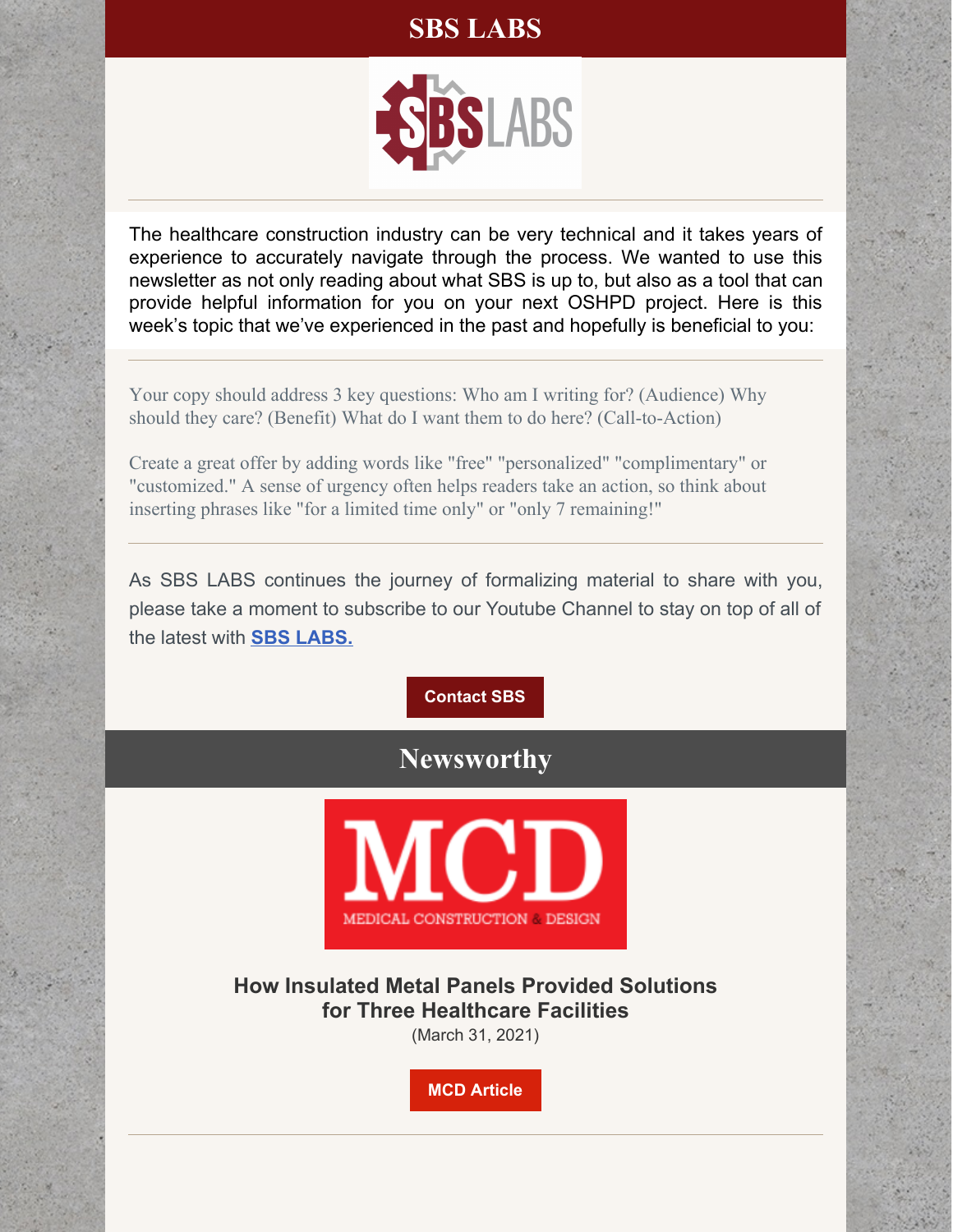#### **EXECUTIVE NEWS BRIEF**



Private payrolls hiring bursts at fastest pace since September on rise in hospitality hiring. (March 31. 2021)

**SMACNA [Executive](https://www.cnbc.com/2021/03/31/adp-private-payrolls-march-2021.html) News Brief**



The International Summit & Exhibition on Health Facility Planning, Design & Construction (PDC Summit) is the premier event for health care and hospital facility senior leadership. The 2021 PDC Summit will address cutting-edge topics affecting the future of the health care built environment, including cross-team collaboration, PDC sustainability, designing for future generations, pandemic recovery and more!

**Click to [Register](https://web.cvent.com/event/ed8bcd2f-2283-4db0-8513-295cf79b53d3/websitePage:d584bcc9-70a3-4594-9cfe-a2c39de5cc17) and Learn More**



#### **Join the Empowering Electrical Design, Installation, and Safety Program at Our Virtually Amazing 125 th Anniversary Conference Series**

In celebration of our  $125$ <sup>th</sup> anniversary, NFPA<sup>®</sup> is creating a new, year-long conference series. This innovative virtual experience will be one of a kind, and each comprehensive one-day event will focus on a specific stakeholder group and topic area. It's a robust targeted approach, and it all starts in May with a deep dive into the world of electrical design, installation, and safety.

Get in-depth electrical knowledge—all in one day

**Join us May 18, 2021**, for the "Empowering Electrical Design, Installation, and Safety" educational program. Hear from subject matter experts on today's most relevant topics, including:

The latest in design, installation, new technology, and emerging issues in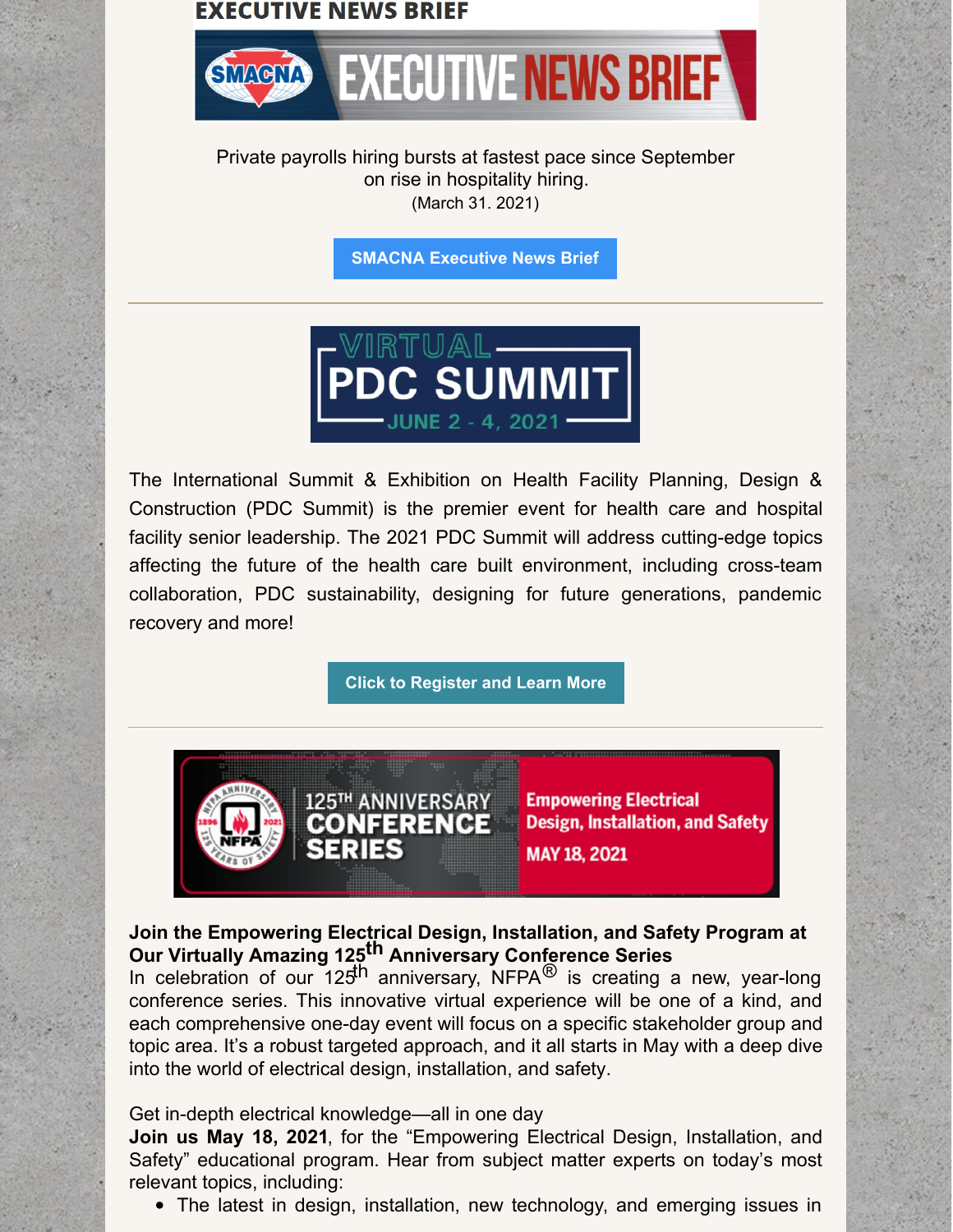the electrical landscape

- How advances in current technologies are being introduced into the electrical codes and safety standards
- New data and trends from the Bureau of Labor Statistics related to electrical hazards and incidents
- Ensuring a safe working environment while improving productivity and controlling costs

Being well informed about advancements, electrical code changes, code enforcement, and electrical safety best practices is paramount to remaining competitive in the worldwide market. So, join the experts and stay up to date on May 18.

**[Register](https://www.nfpa.org/Electrical-track) here**



#### **Fire Safety Challenges of 'Green' Buildings and Attributes Webinar**

Wednesdsay, April 14, 12:30 p.m. ET

This webinar will present highlights from a comprehensive information review of how the landscape of fire safety challenges of 'green' attributes of buildings has developed since 2012. It is based on a global information search into: fire events involving 'green' and/or sustainable building materials, systems and features; emerging 'green' building materials, systems and features; and research, regulatory changes, engineering approaches, risk mitigation strategies, and firefighting tactics associated with fire challenges with 'green' and/or sustainable building materials, systems and features.

Webinar Presenters:

- Brian Meacham, PhD, PE, Meacham Associates
- Margaret McNamee, PhD, Lund University

**[Register](https://nfpa-org.zoom.us/webinar/register/WN_dYrwMCD2QbqrENYX4QFobg?utm_source=emil&utm_medium=email_medium&utm_campaign=emil0350&utm_content=xcat&order_src=e825&mi_u=%7BFC660E87-A9D8-4443-83E7-58139898A3BB%7D) here**

#### **Addressing Fire Safety Challenges During Construction Webina**r

Thursday, April 15, 1:00 p.m. ET

There have been several large-scale fires at construction sites in recent years, causing multi-millions of dollars in damage, as well as potential personal injury and loss beyond the structure of origin.

Join NFPA as we discuss with a panel of industry experts some of the key considerations for construction site fire safety. Topics will include the fire risks present during construction, the importance of proper training, and the role of the Fire Prevention Program Manager. There will also be plenty of opportunity for Q&A with our panel members. This is a webinar that you do not want to miss!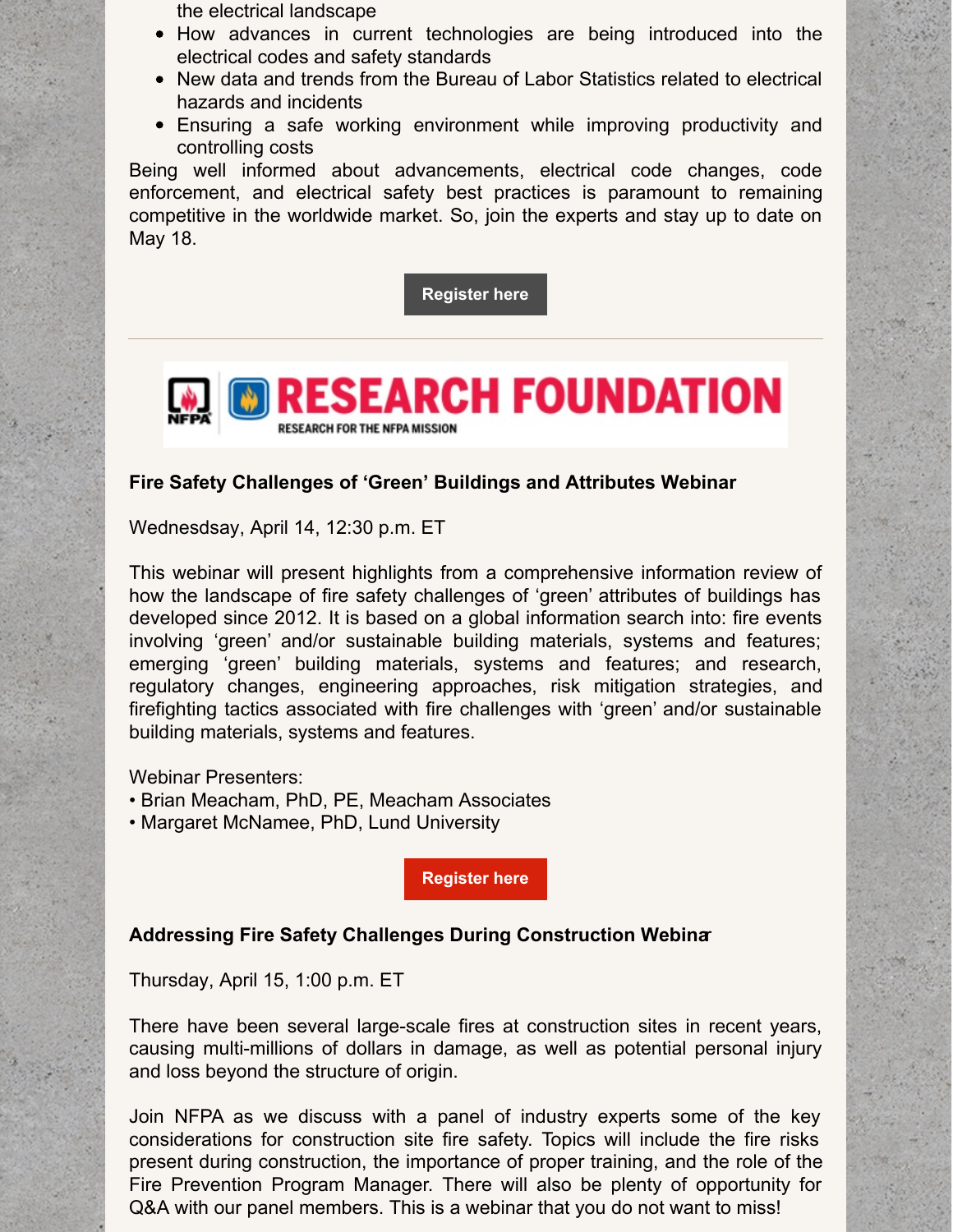#### **[Register](https://nfpa-org.zoom.us/webinar/register/3816130694048/WN_LtwfWdDzT-KfVxMKjW_MsA?utm_source=emil&utm_medium=email_medium&utm_campaign=emil0350&utm_content=xcat&order_src=e825&mi_u=%7BFC660E87-A9D8-4443-83E7-58139898A3BB%7D) here**



#### **April 21, 2021** 5:30 pm - 7:30 pm

**Topic** Modular Building in Healthcare for Future Flexibility

#### **Speaker**

Bill Summers, Anchor Medical Company

#### **Non-Member Attendance Policy**

Non-CSHE members are welcome to attendone complimentary chapter meeting. If you are a non-member who has already attended one chapter meeting, you will be unable to register for any additional chapter meetings until you have become a member. **Please click here for the online [membership](http://www.cshe.org/CSHEMEMBER/Membership/BecomeMember/CSHEMEMBER/Online-Join/Membership-Landing.aspx?hkey=08a11e97-0ce8-4135-bc0e-5a7211cb24b5) application.**

#### **Continuing Education Credits**

Participating CSHE members, whose names are clearly legible in the Zoom participant list, are eligible for a certificate for 1 contact hour.

#### **Questions or Concerns?**

For questions or concerns, please contact Beth Demeter directly at **[bethd@cshe.org](mailto:bethd@cshe.org)**.

**[Register](https://zoom.us/meeting/register/tJElduyrrTIsGtzlKLra2_EUZb032008hi7N)**



AMERICAN CONSTRUCTION INSPECTORS ASSOCIATION

Leadership and Beyond

**ACIA presents:** Cal OES SAP Evaluator Training with Jason Spotts

**Join us for a 3 day Virtual Cal OES SAP Evaluator Training with**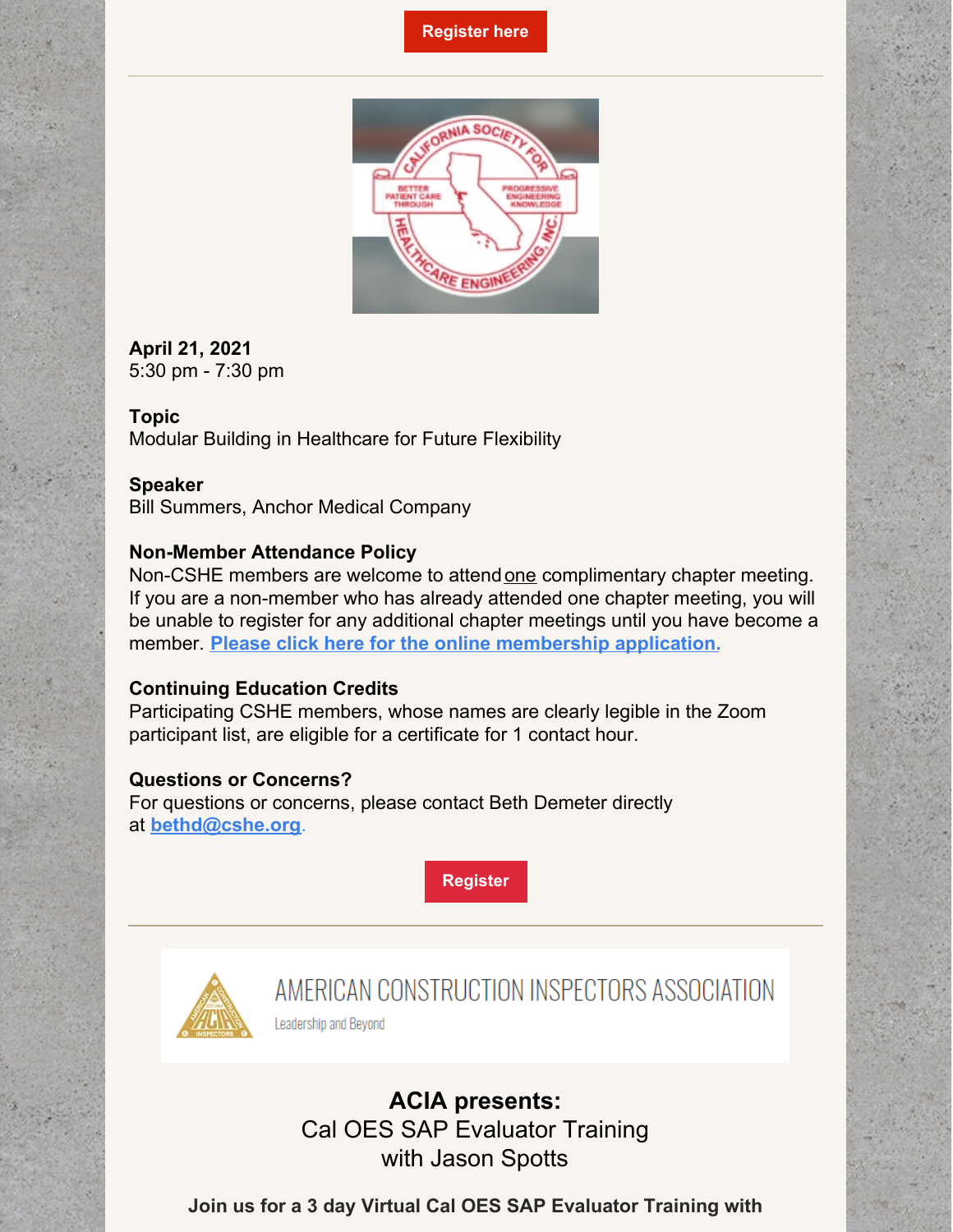**Cal OES's very own Statewide SAP Coordinator, Jason Spotts.**

Monday - Wednesday Apr 26 - 28, 4 pm - 6 pm each day Virtual

**[Register](https://www.acia.com/events-1/acia-presents-cal-oes-sap-evaluator-training-with-jason-spotts) here**

Obsov

# OSHPD

#### **Engineering Judgments CAN 2-703.3**

**Tuesday, April 13, 2021**

**10:00 – 11:00 a.m., Pacific Time**

AIA 1 LU | HSW

Learn about the background, interpretation, documentation, and documentation submittal requirements of the recently updated Engineering Judgment Code Application Notice (CAN) 2-703.3.

- CBC 703.3
- Building Elements versus non-Building Elements
- Plan Review and Field Review
- Alternate Method of Compliance (AMC)

**To register, [click](https://attendee.gotowebinar.com/register/5722427372000708108) here**.

**For more information[,](https://oshpd.ca.gov/document/bsu-webinar-flyer-engineering-judgements-can-2-703-3/) [click](https://oshpd.ca.gov/document/bsu-webinar-flyer-engineering-judgements-can-2-703-3/) here**.



# OSHPD

Hospital Inspector Certification Examination Preparation

### **\*Two sessions JUST ADDED for Architectural Plan Reading!**

Join OSHPD's Inspection Services Unit (ISU) in a series of webinars that will provide guidance on how to read drawings for the plan reading portion of the Hospital Inspector Certification Exam.

#### **REGISTRATION**

**[February](https://oshpd.us3.list-manage.com/track/click?u=b5eac4ceeea1d878cfffc1696&id=5f17665187&e=bf3938caab) 16, 2021: Architectural Plans - Part 1 - Instruction \***

**[February](https://oshpd.us3.list-manage.com/track/click?u=b5eac4ceeea1d878cfffc1696&id=0955b8ca65&e=bf3938caab) 18, 2021: Architectural Plans - Part 2 - Practice \***

**February 23, 2021: Structural Plans - [INSTRUCTION](https://oshpd.us3.list-manage.com/track/click?u=b5eac4ceeea1d878cfffc1696&id=f4d49de2e3&e=bf3938caab)**